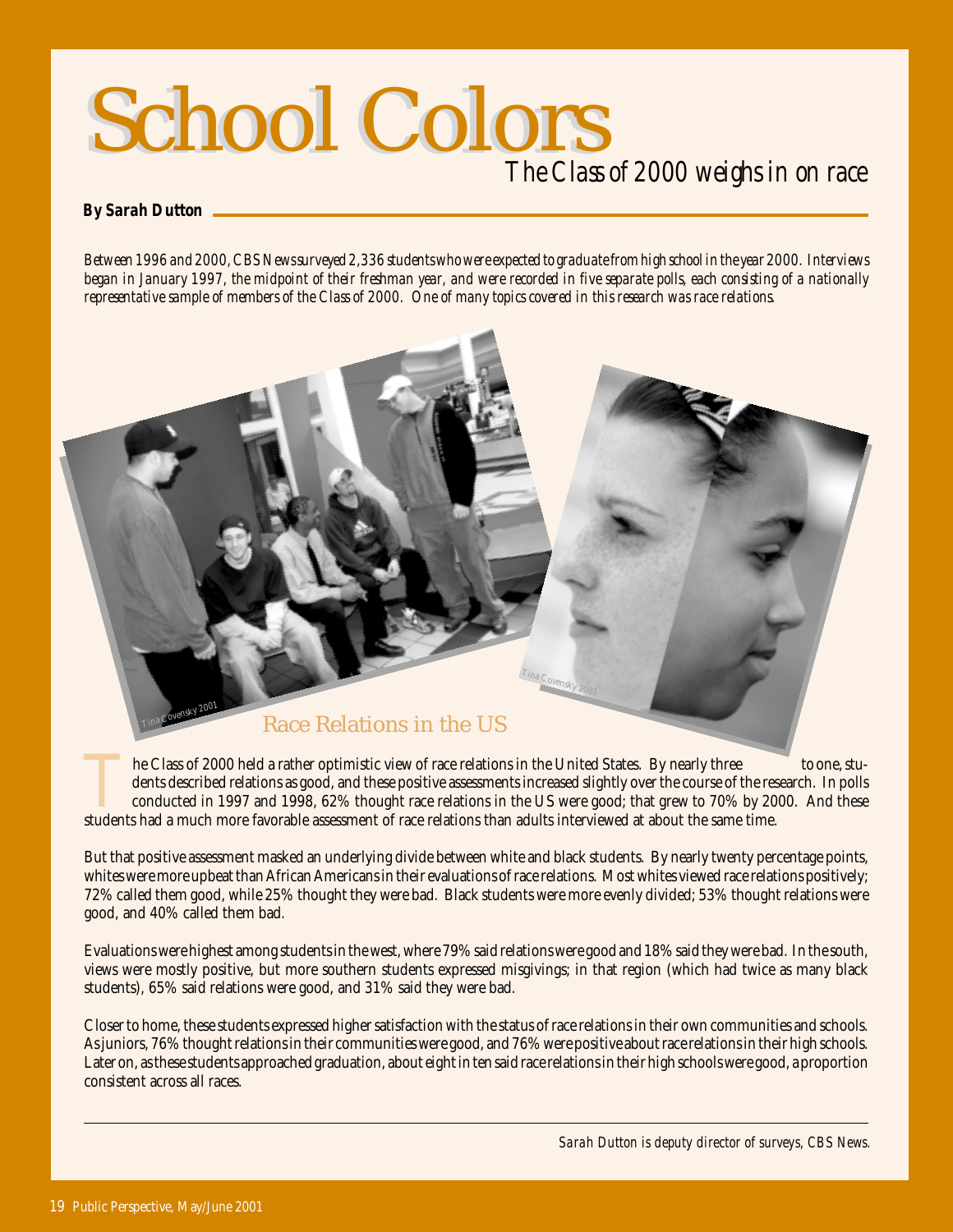### Exposure to Other Races

Most members of the Class of 2000 experienced<br>
limited diversity at school—upon graduation,<br>
60% said they had attended schools that were<br>
mostly white. However, one in four had a more racially limited diversity at school—upon graduation, 60% said they had attended schools that were diverse set of classmates; 27% attended schools that were fairly evenly integrated. Seven percent said their schools were

mostly black, and 6% said their schools were mostly of another race.

## "Greater exposure to other races leads to more positive views on race relations."

Both white and black members of the Class of 2000 had racially diverse social lives— 69% of whites and 75% of blacks had

close friends of other races. More African Americans than whites had gone on interracial dates; 48% of blacks had dated someone of another race, as did 36% of whites.

Matever their school's racial composition, these students did not grow up in a homogeneous environment. Unlike previous generations, their lives included a fairly high degree of racial integration. Just

under three-quarters had close friends of a different race, and

students did not grow up in a homogeneous environment. Unlike previous generations, their

Unlike the young couple in the movie *Guess Who's Coming To Dinner?*, these students did not have to contend as much with parental taboos against mixed race dating. Ninety percent of those who had dated people of other races said their parents were *not* against it.

Even if they had not already done so, most students were receptive to the possibility of dating people of other races. As juniors, 82% said they would date someone of another race, and 84% of these students thought their parents would support it. Blacks were more open to interracial dating than whites, although a majority of white students would consider it. Ninety-two percent of blacks said they would date someone of another race; 78% of whites said they would.

How much of an effect did exposure to students of other races have on respondents' experiences and views on race? Overall, students who attended schools with a racially mixed student body

 $\tau_{\mathit{ina}\ Covensky\ 2001}$ 

were more likely to have friends and<br>have dated dated someone of another race. And although white students called race relations in their schools good, that finding was more pronounced in schools with racially diverse student bodies (85%).

#### Black students had much greater expo-

sure than white students to people of races other than their own. Seventy-one percent of whites said they attended mainly white schools, but only 32% of blacks went to schools with a mostly black student body. Few whites found themselves as the minority race—only 2% attended mostly black schools. But for blacks, this minority experience was more common; 24% went to mostly white schools. Twenty-four percent of whites and 36% of blacks said their schools were fairly evenly mixed.

The racial composition of schools had little effect on students' views on race relations. Regardless of whether students attended schools composed mostly of whites, of blacks, or of a variety of races, about three in four said race relations at school were good.

## Crossing Racial Boundaries

41% had dated someone of a different race.

20 Public Perspective, May/June 2001 Tina Covensky  $2001$